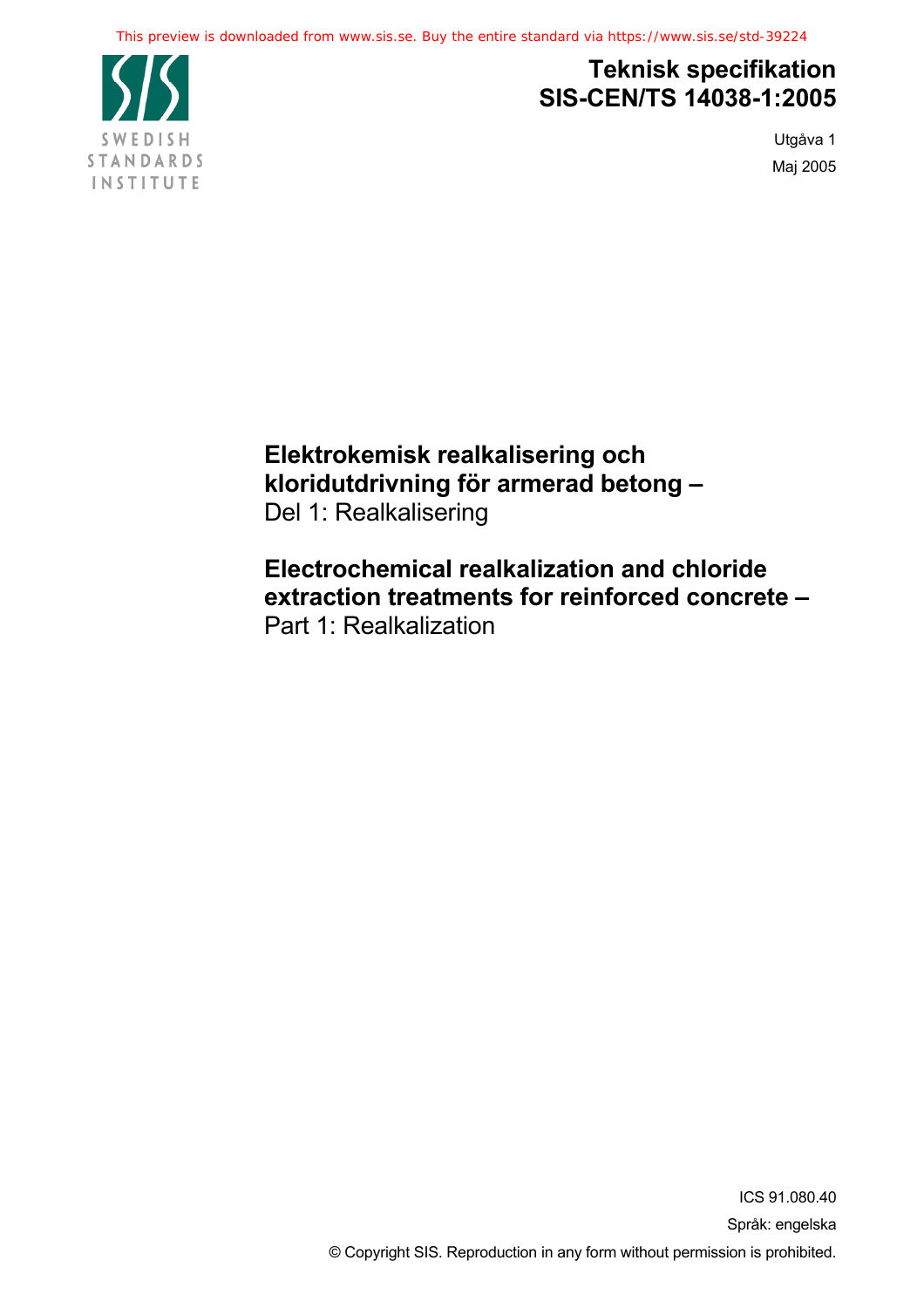Denna tekniska specifikation är inte en svensk standard. Detta dokument innehåller den engelska språkversionen av CEN/TS 14038-1:2004.

This Technical Specification is not a Swedish Standard. This document contains the English version of CEN/TS 14038-1:2004.

Upplysningar om **sakinnehållet** i tekniska specifikationer, rapporter och standarder lämnas av SIS, Swedish Standards Institute, telefon 08 - 555 520 00.

Tekniska specifikationer, rapporter och standarder kan beställas hos SIS Förlag AB som även lämnar **allmänna upplysningar** om svenska och utländska standardpublikationer. *Postadress*: SIS Förlag AB, 118 80 STOCKHOLM *Telefon*: 08 - 555 523 10. *Telefax*: 08 - 555 523 11 *E-post*: sis.sales@sis.se. *Internet*: www.sis.se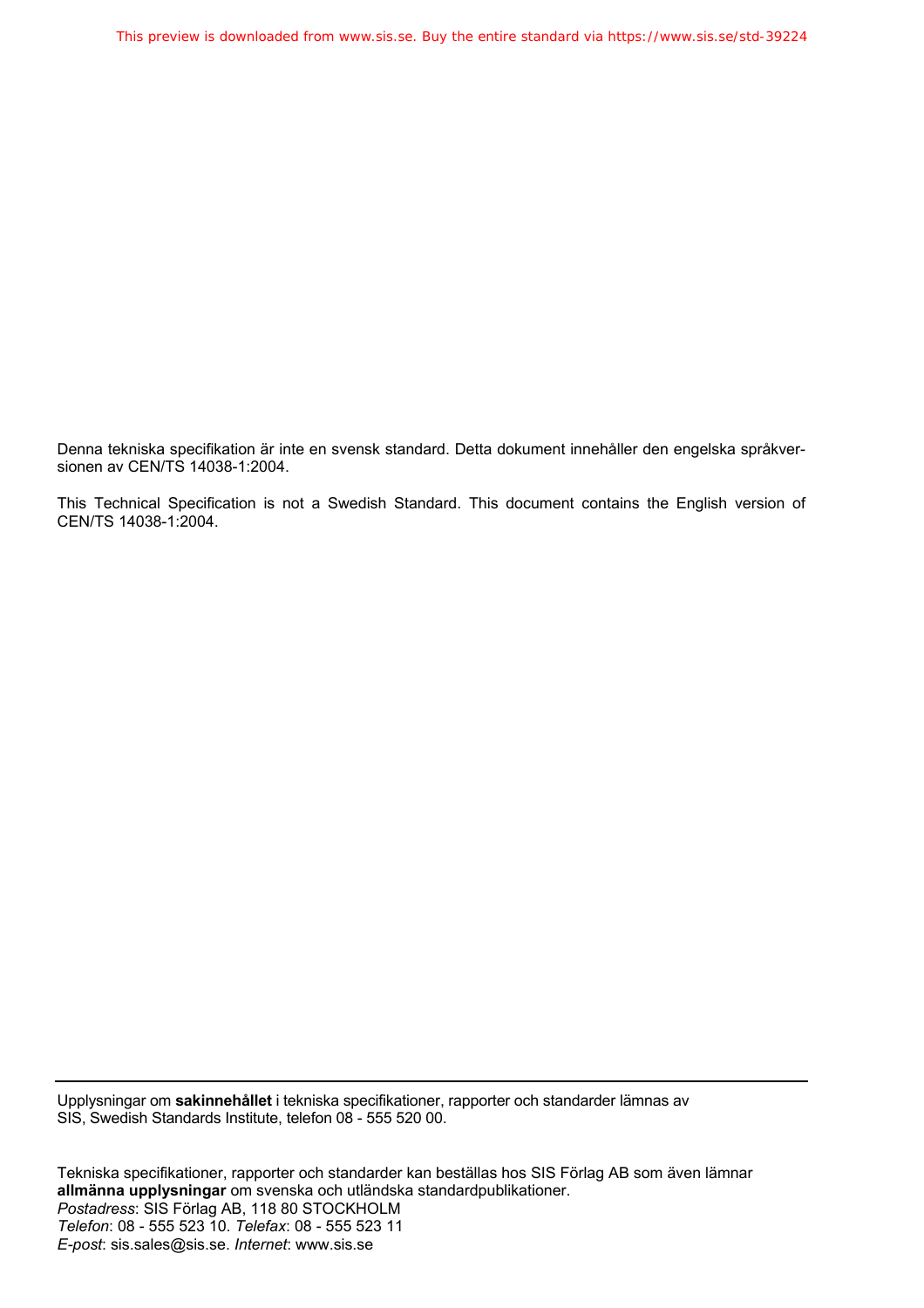# TECHNICAL SPECIFICATION SPÉCIFICATION TECHNIQUE TECHNISCHE SPEZIFIKATION

# **CEN/TS 14038-1**

November 2004

ICS 91.080.40

English version

## Electrochemical realkalization and chloride extraction treatments for reinforced concrete - Part 1: Realkalization

Ré-alcalinisation électrochimique et traitements d'extraction des chlorures applicables au béton armé - Partie 1 : Réalcalinisation

Elektrochemische Realkalisierung und Chloridextraktionsbehandlungen für Stahlbeton - Teil 1: Realkalisierung

This Technical Specification (CEN/TS) was approved by CEN on 9 September 2004 for provisional application.

The period of validity of this CEN/TS is limited initially to three years. After two years the members of CEN will be requested to submit their comments, particularly on the question whether the CEN/TS can be converted into a European Standard.

CEN members are required to announce the existence of this CEN/TS in the same way as for an EN and to make the CEN/TS available promptly at national level in an appropriate form. It is permissible to keep conflicting national standards in force (in parallel to the CEN/TS) until the final decision about the possible conversion of the CEN/TS into an EN is reached.

CEN members are the national standards bodies of Austria, Belgium, Cyprus, Czech Republic, Denmark, Estonia, Finland, France, Germany, Greece, Hungary, Iceland, Ireland, Italy, Latvia, Lithuania, Luxembourg, Malta, Netherlands, Norway, Poland, Portugal, Slovakia, Slovenia, Spain, Sweden, Switzerland and United Kingdom.



EUROPEAN COMMITTEE FOR STANDARDIZATION COMITÉ EUROPÉEN DE NORMALISATION EUROPÄISCHES KOMITEE FÜR NORMUNG

**Management Centre: rue de Stassart, 36 B-1050 Brussels**

© 2004 CEN All rights of exploitation in any form and by any means reserved worldwide for CEN national Members.

Ref. No. CEN/TS 14038-1:2004: E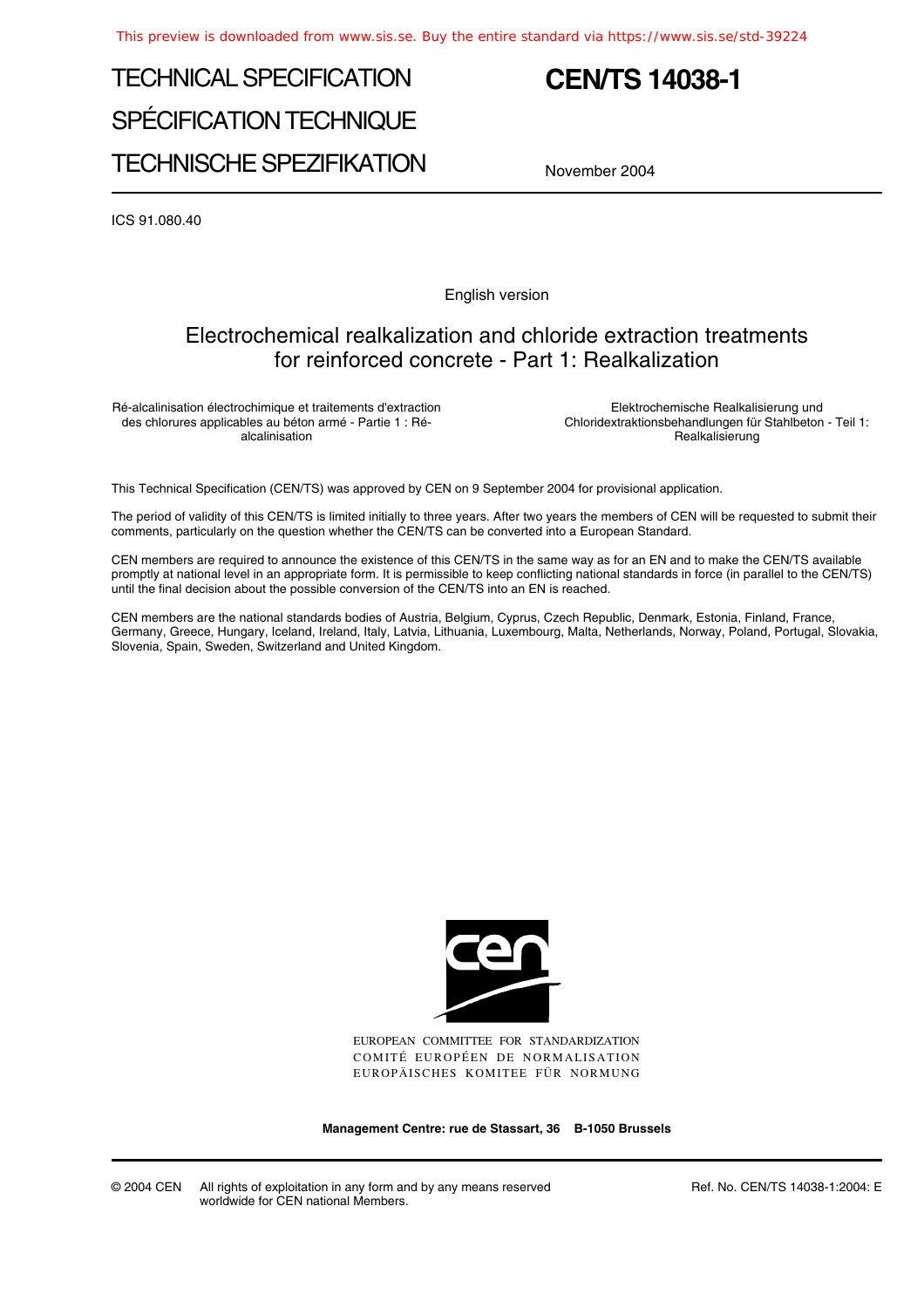This preview is downloaded from www.sis.se. Buy the entire standard via https://www.sis.se/std-39224

## CEN/TS 14038-1:2004 (E)

# **Contents**

| 1            |  |  |
|--------------|--|--|
| $\mathbf{2}$ |  |  |
| 3            |  |  |
| 4            |  |  |
| 5            |  |  |
| 5.1<br>5.2   |  |  |
| 5.3          |  |  |
| 5.4          |  |  |
| 5.5          |  |  |
| 5.6          |  |  |
| 5.7          |  |  |
| 5.8          |  |  |
| 5.9<br>5.9.1 |  |  |
| 5.9.2        |  |  |
| 5.9.3        |  |  |
|              |  |  |
| 6            |  |  |
| 6.1<br>6.2   |  |  |
| 6.2.1        |  |  |
| 6.2.2        |  |  |
| 6.2.3        |  |  |
| 6.2.4        |  |  |
| 6.3          |  |  |
| 6.4          |  |  |
| 7            |  |  |
| 7.1          |  |  |
| 7.2          |  |  |
| 7.3          |  |  |
| 7.4          |  |  |
| 7.5          |  |  |
| 7.6          |  |  |
| 8            |  |  |
| 8.1          |  |  |
| 8.2          |  |  |
| 8.3          |  |  |
| 8.4          |  |  |
| 8.5          |  |  |
| 9            |  |  |
| 10           |  |  |
|              |  |  |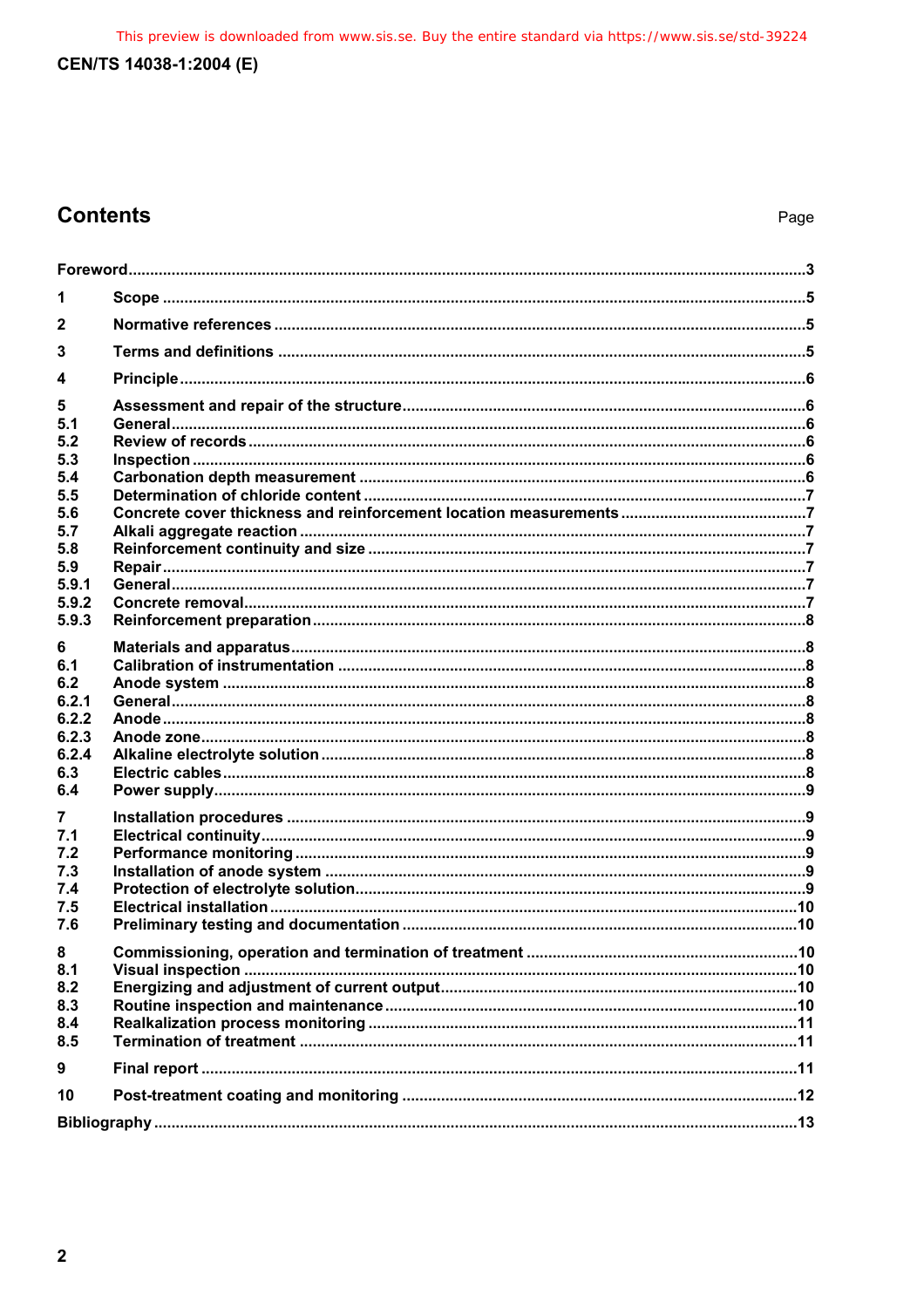## **Foreword**

This document (CEN/TS 14038-1:2004) has been prepared by Technical Committee CEN/TC 219 "Cathodic protection", the secretariat of which is held by BSI.

According to the CEN/CENELEC Internal Regulations, the national standards organizations of the following countries are bound to announce this Technical Specification: Austria, Belgium, Cyprus, Czech Republic, Denmark, Estonia, Finland, France, Germany, Greece, Hungary, Iceland, Ireland, Italy, Latvia, Lithuania, Luxembourg, Malta, Netherlands, Norway, Poland, Portugal, Slovakia, Slovenia, Spain, Sweden, Switzerland and United Kingdom.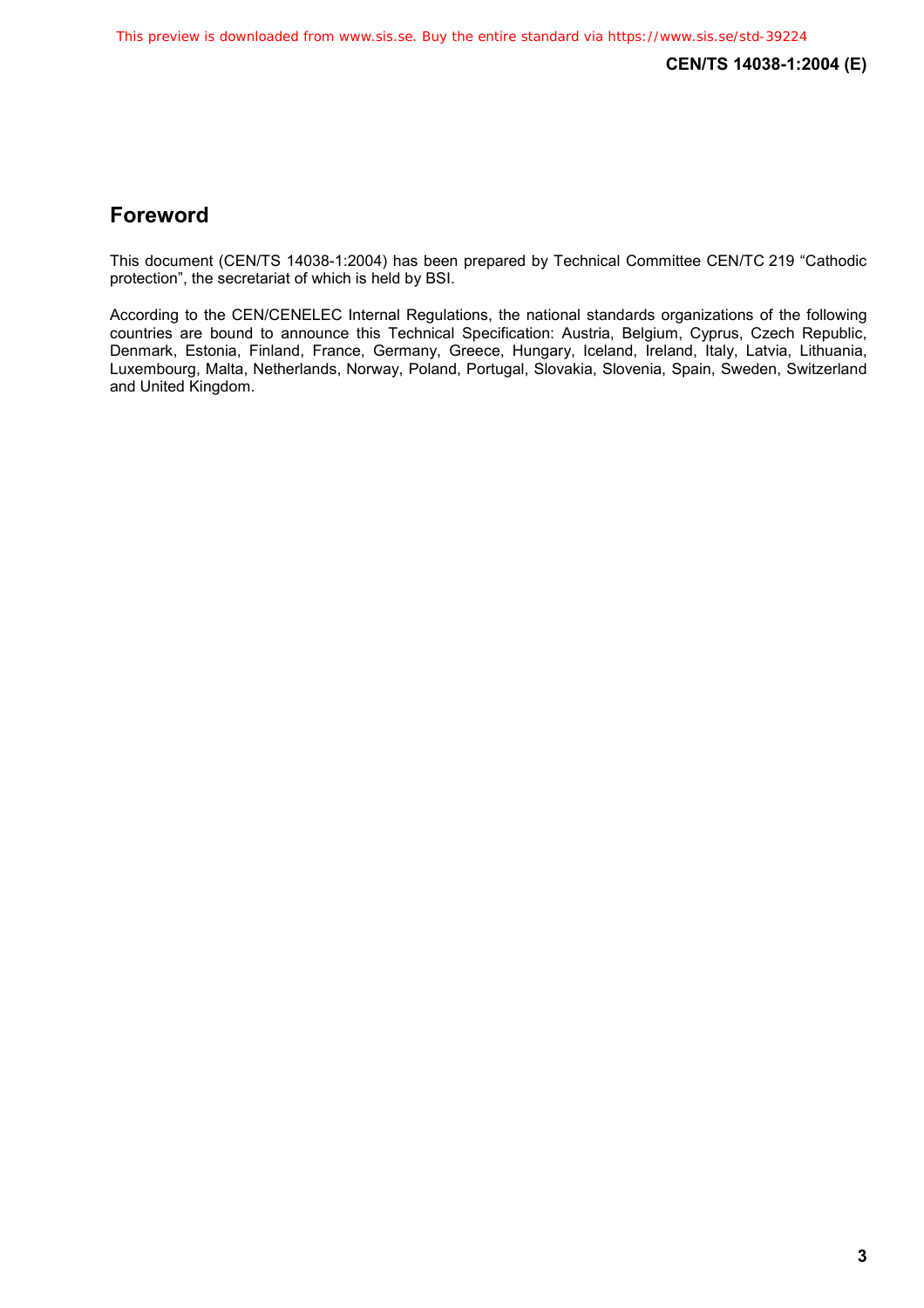**CEN/TS 14038-1:2004 (E)** 

## **Introduction**

The purpose of realkalization is to provide long-term corrosion protection of steel reinforcement in concrete, which has become carbonated.

There are other electrochemical procedures, which can be used to provide corrosion protection of steel in concrete structures. These include cathodic protection and chloride extraction. There is a European Standard for cathodic protection of steel in concrete (EN 12696).

It is assumed in the drafting of this document that the execution of its provisions is entrusted to appropriately qualified and competent people, for whose use it has been prepared.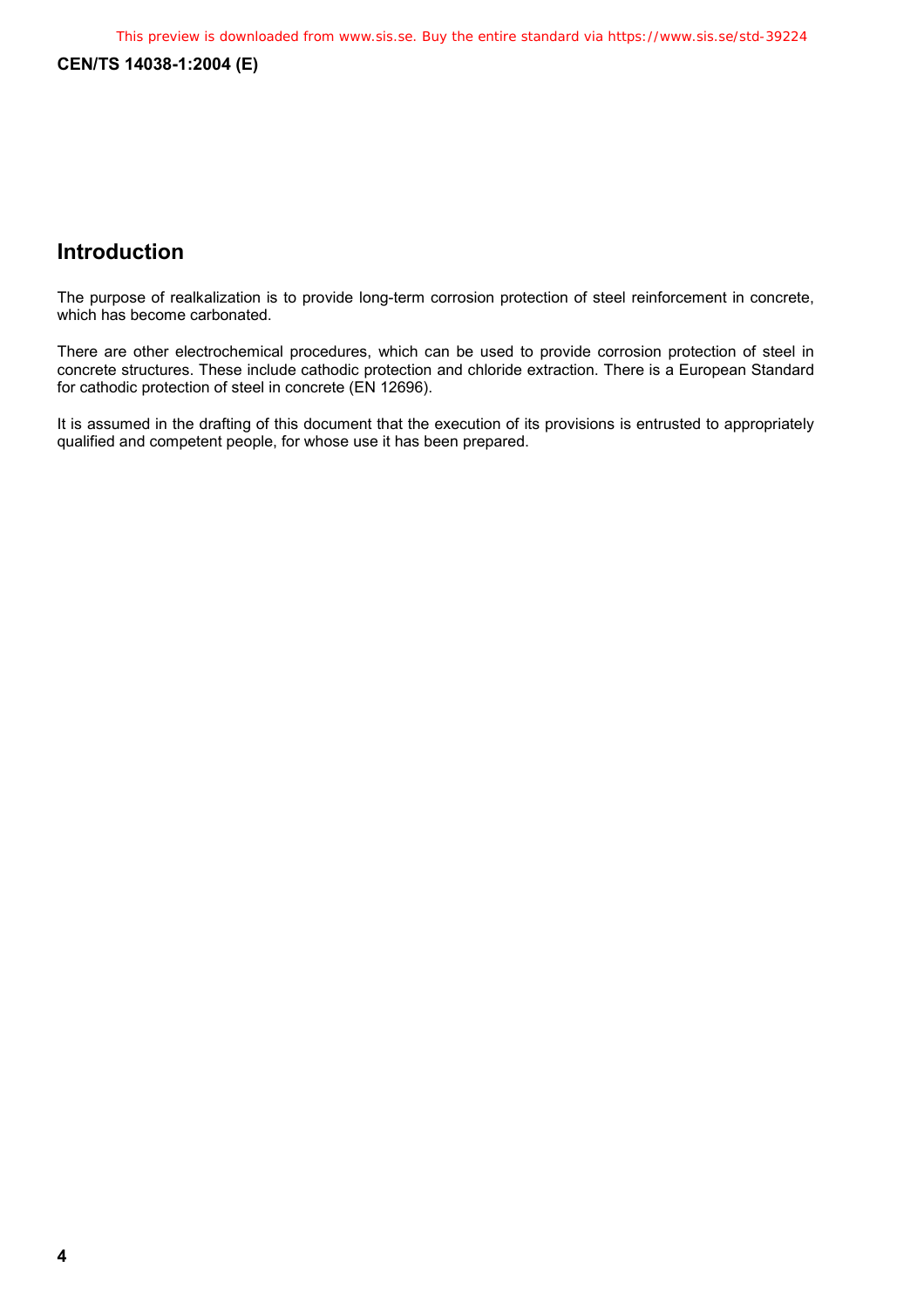## **1 Scope**

This document specifies a procedure for carrying out impressed current electrochemical realkalization of carbonated reinforced concrete in existing structures. It is applicable to atmospherically exposed parts of structures with ordinary reinforcement embedded in concrete.

This document does not apply to concrete containing prestressing steel which can suffer hydrogen embrittlement during realkalization, or to concrete containing epoxy-coated or galvanized reinforcement, or if chloride contamination is contributing to reinforcement corrosion.

## **2 Normative references**

The following referenced documents are indispensable for the application of this document. For dated references, only the edition cited applies. For undated references, the latest edition of the referenced document (including any amendments) applies.

prEN 14629:2003, *Products and systems for the protection and repair of concrete structures — Test methods — Determination of chloride content in hardened concrete*

prEN 14630:2003, *Products and systems for the protection and repair of concrete structures - Test methods - Determination of carbonation depth in hardened concrete by the phenolphthalein method*

EN 12696:2000, *Cathodic protection of steel in concrete*

ENV 1504-9, *Products and systems for the protection and repair of concrete structures — Definitions, requirements, quality control and evaluation of conformity — Part 9: General principles for use of products and systems.* 

EN ISO 8044:1999, *Corrosion of metals and alloys — Basic terms and definitions (ISO 8044:1999)*.

## **3 Terms and definitions**

For the purposes of this document, the terms and definitions given in EN ISO 8044:1999 and the following apply.

#### **3.1**

#### **realkalization**

electrochemical treatment for restoring to concrete, which surrounds reinforcing bars, a high pH value corresponding to sound, non-carbonated concrete